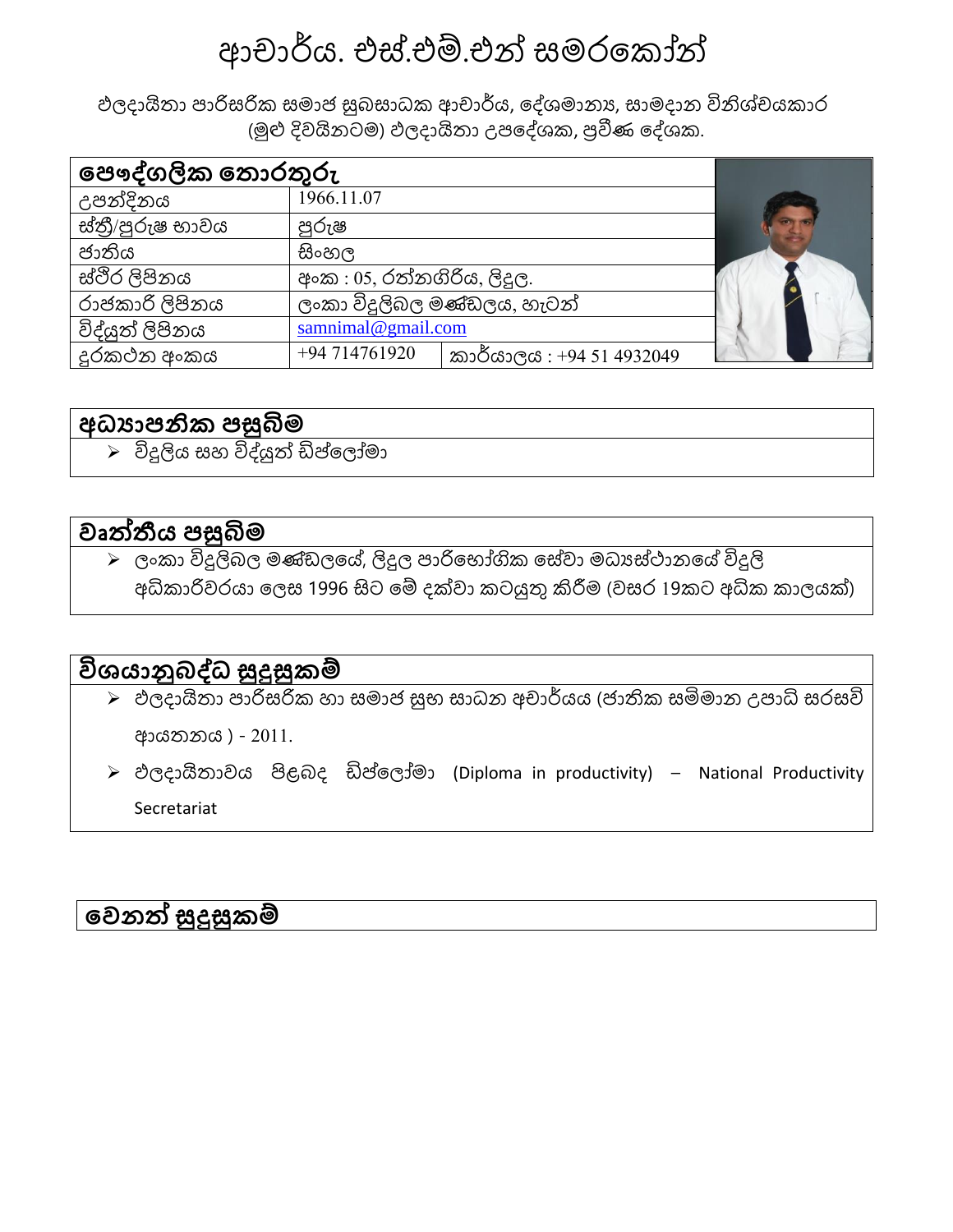- $\triangleright$  වසර 20 කට අධික කාලයක් ඵලදායිතාවය සම්බන්ධව කටයුතු කිරීම.
- $\triangleright$  පංචවිධි සංකල්පය හා ඵලදායිතාවය සම්බන්ධව රාජා අයාතන, පෞද්ගලික ආයතන, පාසල්, හා සමාජයීය මට්ටමෙන් දේශන 500කට අධික පුමාණයක් පැවැත්වීම.
- $\triangleright$  බලශක්ති සංරක්ෂණය පිළිබදව වැඩමුළු 60 කට අධික පුමාණයක් පැවැත්වීම.
- $\triangleright$  හරිත ඵලදායිතාවය සම්බන්ධ වැඩමුළු 40කට අධික පුමාණයක් පැවැත්වීම
- $\blacktriangleright$  තත්ත්ව කව සම්බන්ධව වැඩමුළු 150කට අධික පුමාණයක් පැවැත්වීම.
- $\triangleright$  ධනාත්මත චින්තනය සම්බන්ධව වැඩමුළු 80කට අධික පුමාණයක් පැවැත්විම.
- $\triangleright$  සිරිකත, දිනමිණ, නවලිය, දියණිය, සණස, ලං.වි.ම වැනි පුවත් පත් රාශියක් සදහා පංචවිධි හා ඵලදයිතාවය පිළිබදව පුවත් පත් ලිපි මගින් පුජාව දැනුවත් කිරීම.
- $\triangleright$  රූපවාහිනි නාලිකා ඔස්සේද ඵලදායිතාවය සම්බන්ධ වැඩසටහන් ඉදිරිපත් කර තිබීම.

(ජාතික රූපවාහිනිය, ස්වාධීන රූපවාහිනිය, ස්වර්ණවාහිනිය)

- $\triangleright$  [www.5slanka.lk](http://www.5slanka.lk/) නමින් සිංහළ, දෙමළ, ඉංගීුසී මාධායෙන් ඔස්සේ පංචවිධි හා ඵලදායිතාවය සම්බන්ධව තොරතුරු ලබා ගත හැකි වෙබ් අඩවියක් නිර්මාණය කර තිබීම.
- $\blacktriangleright$  සමාජය වෙනුවෙන් ලේ දන්දීමේ කදවුරු 25කට අධික පුමාණයක් පැවැත්වීම, ජංගම සේවාවන් 20කට අධික පුමාණයක් පැවැත්වීම, අක්ෂි සායන සහ වෛදා සායන රාශියක් පැවැත්වීම.
- $\triangleright$  ලං.වි.ම ලිදුල පාරිභෝගික සේවා මධායස්ථානය දිවයිනේ අංක එකේ මධායස්ථානය බවට වසර 15ක් පුරා ජාතික හා ජාතූත්තර සම්මාන ලබා ගැනීමේ නියමුවා ලෙස කටයුතු කිරීම. (සම්මාන සහ සහතික පත් 90කට අධික පුමාණයක් ලබා ඇත)
	- JASTECA ආයතනයේ ඵලදායිතා තරග මගින් අඛණ්ඩව වසර ගණනක් පුථම ස්ථානය ලබාගැනීම
	- ජාතික ඵලාදයිතා ලේකම් කාර්යලයේ තරගාවලි වලින් අඛණ්ඩව ජයගුහණ ලබාතිබීම
	- ලංකා කර්මාන්ත මණ්ඩලයේ විශිෂ්ඨතම කර්මාන්තකරුවා සම්මානයෙන් පිදුම් ලැබීම.
	- ලංකා කම්කරු සම්බන්ධතා අයාතනයේ සමාජ කථිකා තරගාවලියෙන් රන් පදක් කමන් පිදුම් ලැබීම.
	- තත්ත්ව කව සම්බන්ධව ජාතික හා ජාත $x$ න්තර මට්ටමේ සහතික හා සම්මාන ගණනාවක් ලබා තිබීම.
	- නවාකරණ තරගාවලි වලින් ජාතික මටිටමේ සම්මාන ගණනාවක් ලබා සටීම.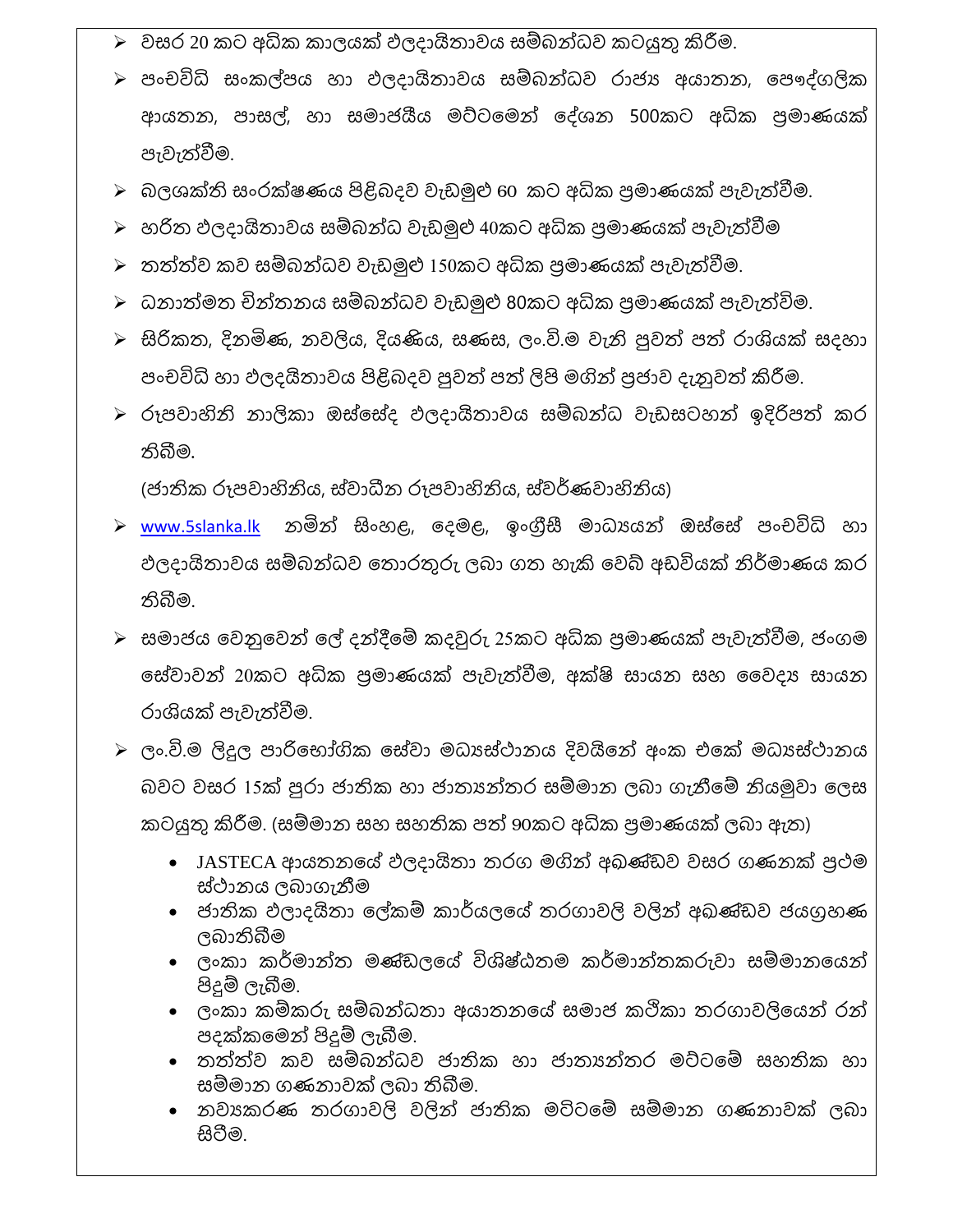- $\triangleright$  නව නිර්මාණ වෙනුවෙන් පේටන් බලපතු 30කට ආසන්න පුමාණයක් ලබාතිබීම. (ශී ලංකාව තුල වැඩිම පේටන් බලපතු ලබාගැනීම)
- $\triangleright$  ගුන්ථ කතුවරයෙකු ලෙස ගුන්ථ රාශියක් එළි දක්වා තිබීම. (පුයෝගික 5s, ඵලදායිතා මෙවලම්, සමරකෝන් නායාන් හා කුම ශිල්ප, පළමුව ආරක්ෂව පොදු අත්පොත, පුථමාධාර ඵලදායිතාව අරඹමු, සිතන්න, තුලනාත්මක පාලන් සටහන්)
- $\triangleright$  අප රටට ආවේනික කළමණාකරන ශිල්පීය කුම රාශියක් හදුන්වා දී තිබීම. (එම ශිල්පීය කුම රටවල් 20ක් භාවිතා කිරීම)

#### විශේෂ සුදුසුකම්

- $\blacktriangleright$  ජාතික ඵලදායිතා ලේකම් කාර්යාලයේ විනිශ්චය මණ්ඩලයේ සමාජිකයකු ලෙසත් සම්පත් දායකයකු ලෙසත් උපදේශක වරයකු ලෙසත් 2006 වසරේ සිට කටයුතු කිරීම.
- $\triangleright$  ලංකා විදුලිබල මණ්ඩලයේ ඵලදායිතා උපදේශක වරයෙකු හා ඵලදායිතා තරග විනිශ්චය මණ්ඩලයේ සමාජිකයකු ලෙස කටයුතු කිරීම.
- $\blacktriangleright$  තාක්ෂණ, පර්යේෂණ හා පරමාණුක බලශක්ති අමාතාගෙයේ ඵලදායිතා හා පංචවිධි සංකල්ප සම්බන්ධ උපදේශක වරකයෙකු ලෙස කටයුතු කිරීම.
- $\triangleright$  තලවකැලේ ලිදුල නගර සභාවේ හා නුවරඑළිය මහ නගර සභාවේ ඵලදයිතා උපදේශක වරයෙකු ලෙස කටයුතු කිරීම.
- $\triangleright$  මධාගම පළාත් කර්මාන්ත අමාතාංශයේ ඵලදායිතා උපදේශක වරයෙකු ලෙස කටයුතු කිරීම.
- $\triangleright$  සෞඛාගය අමාතාගයෙේ උතුරුමැද සහ මධාගම පළාත්තුළ ඵලදායිතා උපදේශක වරයෙක් ලෙස කටයුතු කිරීම.
- $\triangleright$  රාජා අාරක්ෂක අමාතා ංශයේ දේශකයෙකු ලෙස කටයුතු කිරිම.
- $\triangleright$  ශි ලංකා ඛනිජ තෙල් නීතිගත සංස්ථාවේ උපදේශක වරයෙක් ලෙස කටයුතු කිරීම.
- $\triangleright$  ශිූ ලංකා ස්වාධීන රුපවාහිණි සේවයේ උපදේශක වරයෙක් ලෙස කටයුතු කිරීම.

# **ඵලදොයි ොවසසම්බන්ධ්වසවිපද්ශියසපුහුණුවීම්**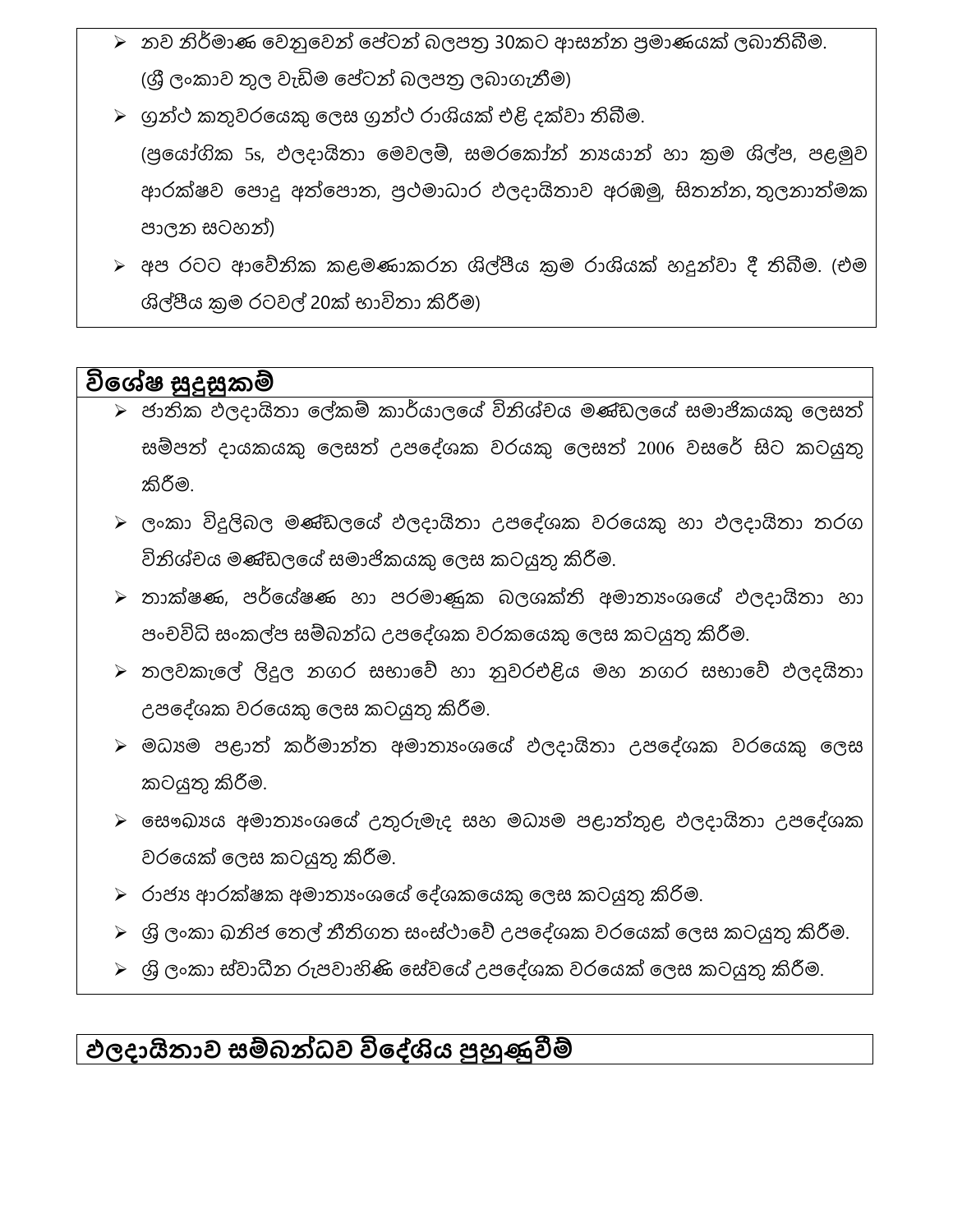- 1. Energy Management Capacity Building China
- 2. Attended The Training Programmer On Multi Observational Study Mission On Green Energy Technology (JAPAN)
- 3. Attended The Energy Efficiency And Energy Management System ( ISO 50001) Conducted  $By - (Japan)$
- 4. Attended The Information Security Management System ( ISO 27001) –( Japan)
- 5. Attended The Climate Change Impacts And Adaptation : Basic Course Conducted By APO Basic Course ( Japan)
- 6. Attended Good Agricultural Practices Conducted By APO (GAP) Japan
- 7. Attended The Productivity Tools And Techniques (Basic) Conducted By APO ( Japan)
- 8. Attended The Productivity Tools And Techniques ( Advanced) Conducted By APO (Japan)
- 9. Attended The Productivity Tools And Techniques ( Value Addition To Agriculture Products) Conducted By APO –( Japan)
- 10. Occupational Health And Safety Management System Sa 8000 2014 APO (Japan)
- 11. Social Accountability International APO ( Japan)
- 12. Development Of Productivity Practices ( Advanced Programmer) APO ( Japan)
- 13. Self-Learning E-Course On Value Addition To Agriculture Products- APO (Japan)

## **ඵලදොයි ොවසසම්බන්ධ්වසපද්ශියසපුහුණුවීම්**

- Occupational Safety IESL Centre, Central Province
- $\triangleright$  Energy Conservation Srilanka Sustainable Authority
- $\triangleright$  Balance Scorecard National Productivity Secretarial
- Green Productivity Concept National Productivity Secretariat
- Effective Speaking and Presentations Skill- Srilanka Foundation Institute
- $\triangleright$  Energy Conservation Tea Industry Srilanka Sustainable Authority
- $\triangleright$  Presentation Skills National Productivity Secretariat
- $\triangleright$  LV Aerial Bundled Conductors TTC Castlereagh
- $\triangleright$  Leadership TTC Colombo
- $\triangleright$  Business Improvement Business Association of Sri Lanka
- $\triangleright$  Enterprises Management Ministry Of Industries
- $\triangleright$  Team work and role of Quality Circles Srilanka Standard Institution